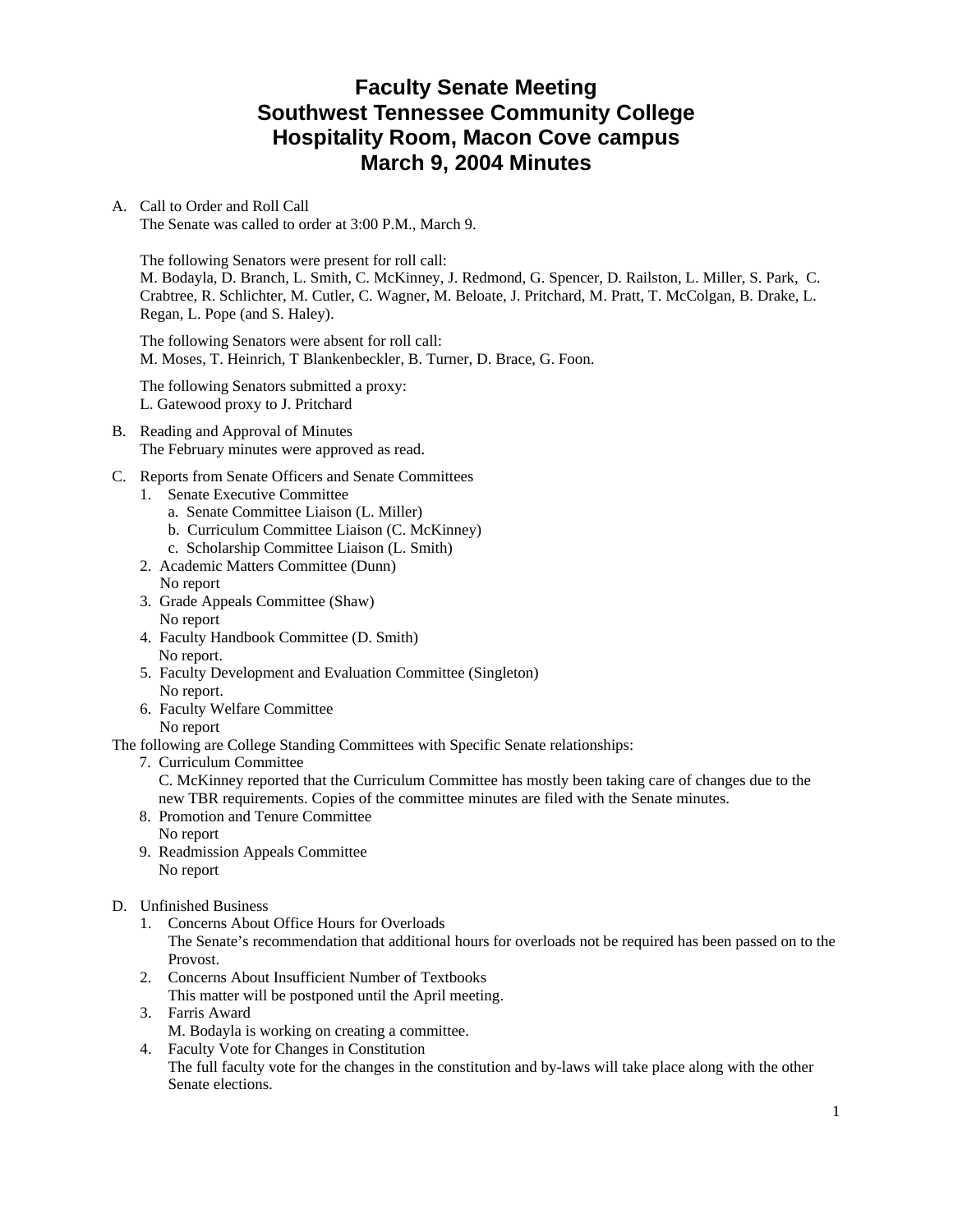5. March Elections

The Election Committee developed a timeline for voting for the elections and are on schedule. The department chairs were prompt in supplying the names of the department representatives. A memo was sent to the division Deans on February 20 asking for the candidates for the division representative positions. The deadline is March 10, which is also the deadline for the Senate President Petitions. The online voting will take place from March 15 through March 20.

6. Senate Bank Account

R. Schlichter and C. McKinney reported that the original monies were for scholarships. They recommended that the division deans recommend one or more students from each department in their division and the Senate choose one person from each division to receive a one-time scholarship. The candidates should have a 3.0 GPA and have completed 30 credit hours. Developmental classes would not count in the credit hours. The Senate accepted this report. After discussion, the Senate voted to use the existing Scholarship Committee to choose the recipients rather than a Senate committee.

- 7. President's Information Meeting
- These sessions were rescheduled for March 19.
- 8. Concerns About Administrative Involvement in Student Affairs The Senate Executive Committee discussed this matter with President Essex. He expressed concern and will talk to the Provost.
- E. New Business
	- 1. Compensation Committee Report L. Smith

 L. Smith reported that a faculty sub-committee has been formed to review data of faculty members who have salary issues that the Human Resources personnel cannot resolve. Members are James Foley, Chand Wije, Barbara Rosenborough, Pat Nozinich, Mary McGarrh, Shayla Hill, and Lilliette Smith, chair. By March 15 employees will receive personal data sheets which should be checked carefully and returned by March 22. Open forums will be held to answer questions about the process. The goal will be to bring individuals to the mid-point. The Rockmore study is available in the library. Interested faculty members should look in the index for classification guidelines and look for faculty pay survey results by academic discipline.

2. SEC Meeting with President Essex

S. Haley reported that faculty should receive a 3% (2% plus a one-time 1% from the state) raise with another 3% going toward the salary equity study. This must go to TBR by April 5 and should be approved in September. It should be retroactive to July 1.

- 3. Senate Goals for Next Year The Senate's priority for next year is to make the Senate relevant to faculty concerns and to keep faculty informed. It was also suggested that new faculty members be informed of Senate activities.
- F. Adjournment

 The Senate moved to adjourn at 3:45 P.M. The next Senate meeting will be April 6 at 3:00 P.M. at the Union Avenue campus.

# Southwest Senators and Senate Committees

### April Roll Sheet

**2004-2005 Senate**

|  | President: Steve Haley | shaley | 5635 |
|--|------------------------|--------|------|
|--|------------------------|--------|------|

# **Division Senators:**

**Division Senators of Liberal Studies and Education - Five Seats.** Roll (Developmental Studies, Education, Fine Arts/Language and Literature, Social and Behavioral Science/Criminal Justice)

| Mary Ann Bodayla (1yr)  | mbodayla | Social Behav. Sci./Crim. Just. | 5197 |
|-------------------------|----------|--------------------------------|------|
| Doug Branch (1yr)       | dbranch  | Fine Arts/Lang. and Lit.       | 4483 |
| Lilliette Smith $(1yr)$ | lismith  | Social Behav. Sci./Crim. Just. | 4125 |
| Vava Cook (2yrs)        | vcook    | Education                      | 4347 |
| Victoria Gray (2yrs)    | vgray    | Social Behav. Sci./Crim. Just. | 4678 |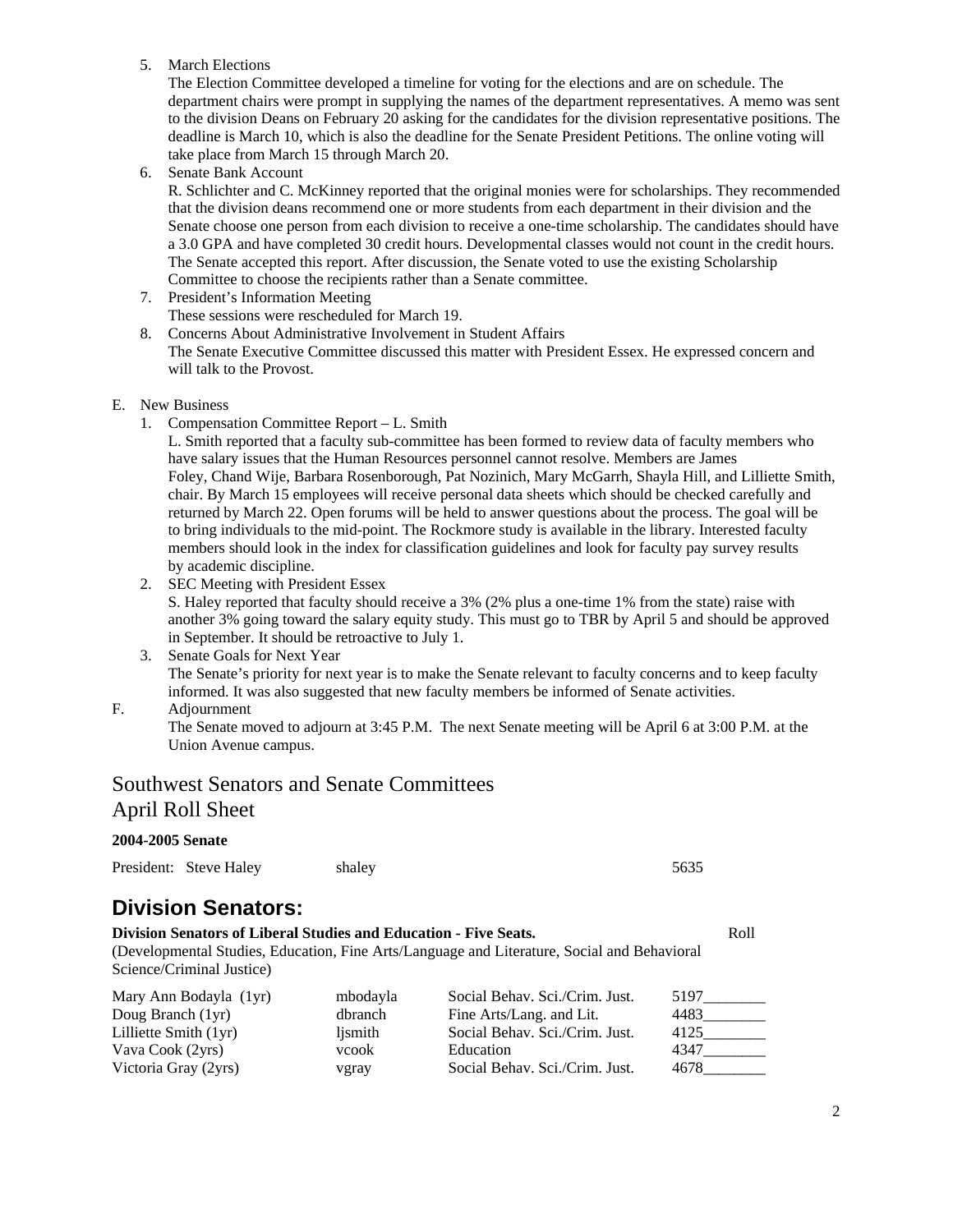#### **Division Senators of Business, Career Studies and Technology - Five Seats.**

(Accountacy/Office Adm./Career Studies, Business Adm. and Paralegal Studies, Information Tech/Graphic Arts, Engineering Tech., Industrial and Environ. Tech.)

| Jerry Redmond (1yr) | iredmond  | Information Tech., Graph. Arts. | 4410 |
|---------------------|-----------|---------------------------------|------|
| Gary Spencer (1yr)  | gspencer  | Engineering Tech.               | 4404 |
| Dale Railston (1yr) | drailston | Indus & Environ Technologies    | 4152 |
| Sarah Dunn (2yrs)   | sdunn     | Information Tech., Programming  | 4152 |
| Lee Smart (2yrs)    | lsmart    | Accountancy/ Office Adm.        | 4677 |

#### **Division Senators of Math, Natural Sciences, & Health Sciences - Four Seats.**

(Nursing, Mathematics, Natural Sciences, Allied Health)

| Bill Turner $(1yr)$ | wturner  | <b>Mathematics</b> | 6023 |
|---------------------|----------|--------------------|------|
| Doug Smith (2yrs)   | dsmith   | Natural Sciences   | 5128 |
| Linda Pope $(2yrs)$ | Ipope    | Allied Health      | 5056 |
| Roma Magtoto (1yr)  | rmagtoto | <b>Nursing</b>     | 5435 |

### **Department Senators:**

**Division: Business, Career Studies & Tech. Departments:** 

- **a. Accountancy, Office Admin. & Career Studies**
- **b. Administration & Paralegal Studies**
- **c. Info. Tech. & Graphic Arts Tech.**
- **d. Engineering Technologies**
- **e. Indus & Environ Technologies**

| Sheridan Park (1yr)     | spark       | Accountancy/ Office Adm.        | 4682 |
|-------------------------|-------------|---------------------------------|------|
| Christy Crabtree (1yr)  | ccrabtree   | Business Adm. and Paralegal St. | 4668 |
| Roger Schlichter (2yrs) | rschlichter | Information Tech./Graphic Arts  | 4144 |
| Max Cutler $(1yr)$      | mcutler     | Engineering Tech.               | 4166 |
| Carl Wagner (1yr)       | cwagner     | Industrial and Environ. Tech.   | 4160 |

#### **Division: Liberal Studies & Education Departments:**

- **a. Developmental Studies**
- **b. Fine Arts, Languages, and Literature**
- **c. Education**

#### **d. Social & Behavioral Science/ Criminal Justice**

| Mickey Beloate (2yrs) | mbeloate   | Developmental Studies                  | 6015 |
|-----------------------|------------|----------------------------------------|------|
| John Pritchard (2yrs) | ipritchard | Fine Arts/Language and Literature 5645 |      |
| Toni Campbell (2yrs)  | tcampbell  | Education.                             | 5353 |
| Clark McKinney (2yrs) | cmckinney  | Social Behav. Sci./Crim. Just          | 4574 |

### **Division: Math, Natural Sciences & Health Sciences Departments:**

| tmccolgan | <b>Mathematics</b>      | 5530 |
|-----------|-------------------------|------|
| bdrake    | <b>Natural Sciences</b> | 4501 |
| lregan    | Nursing                 | 5447 |
| dgardner  | Allied Health           | 5056 |
|           |                         |      |

• Senators are exempt from serving on other standing committees.